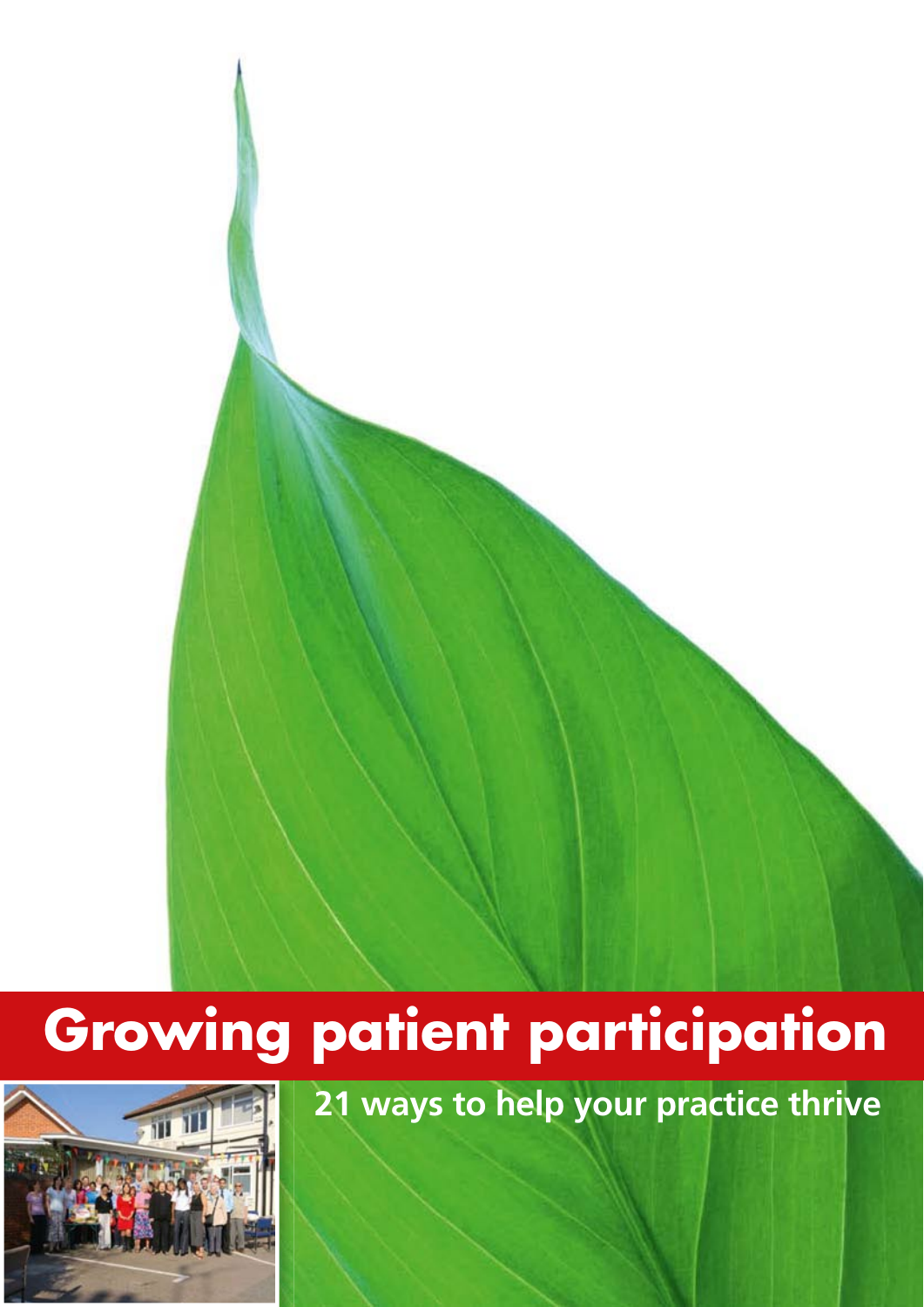

**Four in ten English practices now have a Patient Participation Group (PPG).**  PPGs evolve to meet local needs, and each PPG is different. Here are some examples of the work that they do.

## **PPGs provide the patient perspective by:**

- **1.** Conducting patient surveys or collecting feedback in the waiting room
- **2.** Advising the practice and patients of new systems and treatments
- **3.** Sharing good practice by networking with other PPGs
- **4.** Sitting on recruitment panels for new staff, including GPs
- **5.** Lobbying to improve a whole range of health services

## **PPGs promote health matters by:**

- **6.** Organising presentations on important health needs
- **7.** Producing a directory of self-care support groups
- **8.** Running courses within the surgery on health topics
- **9.** Raising awareness of key public health messages
- **10.** Running volunteer support services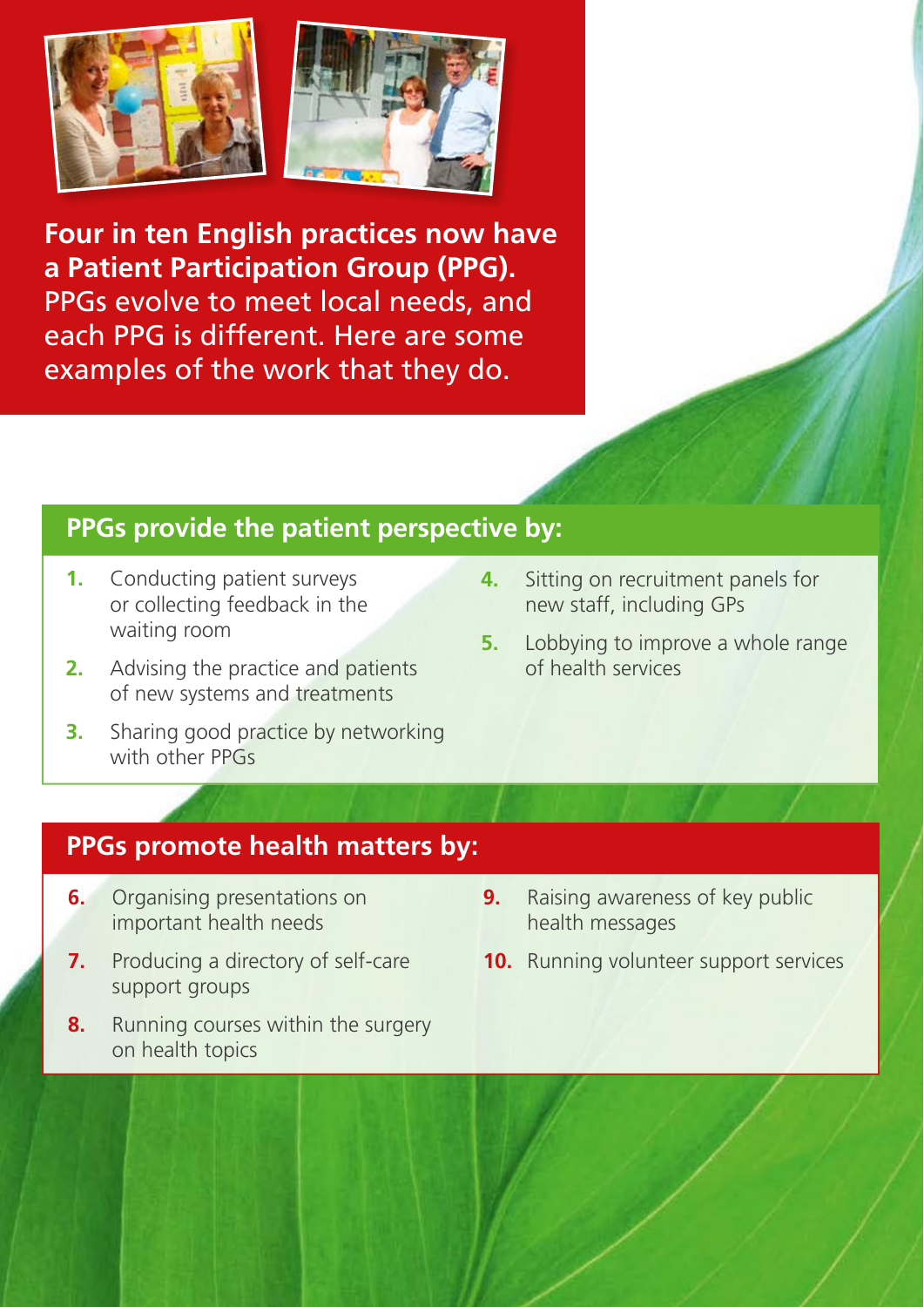#### **PPGs improve communications by:**

- **11.** Distributing regular newsletters
- **12.** Building two-way relationships between patients and the practice
- **13.** Promoting awareness of and access to local health services
- **14.** Developing a patient library or information resource centre
- **15.** Improving the practice leaflets and website

#### **PPGs influence the development of services by:**

- **16.** Advising on the development of new or existing practice premises
- **17.** Representing patient views on the purchase of health services
- **18.** Co-ordinating with other PPGs to improve wider healthcare delivery
- **19.** Bidding with the practice to provide new services
- **20.** Fundraising to provide services not covered by the NHS

# Or, to summarise in 21 words, PPGs:

**21. Make stronger the relationship between patients and their practices, which is critical to the provision of modern, high‑quality general practice** 



For more information and to find out how to get started, **visit [www.napp.org.uk](http://www.napp.org.uk)**